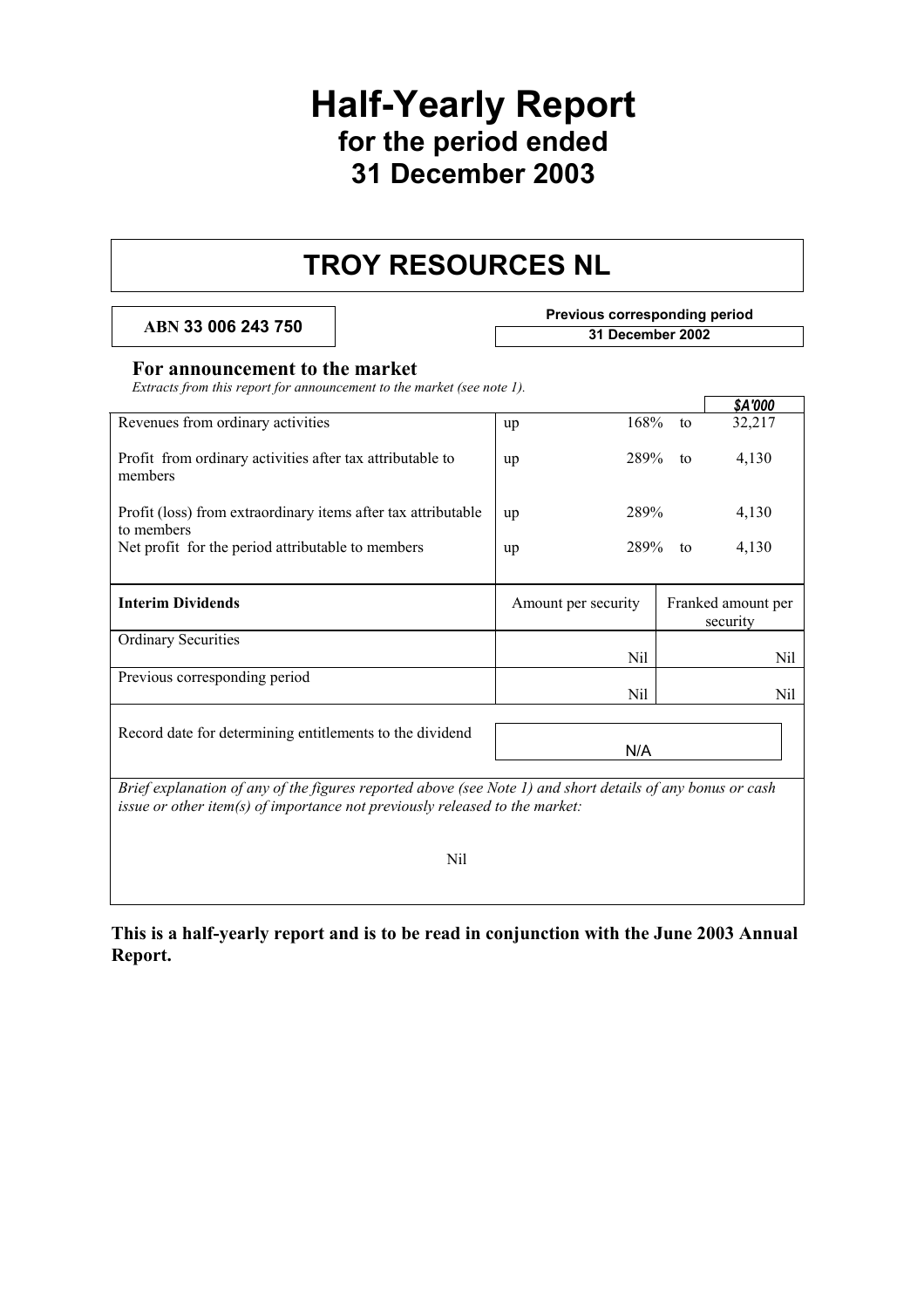

# **TROY RESOURCES NL**

# **HALF-YEAR CONSOLIDATED FINANCIAL REPORT**

**31 DECEMBER 2003**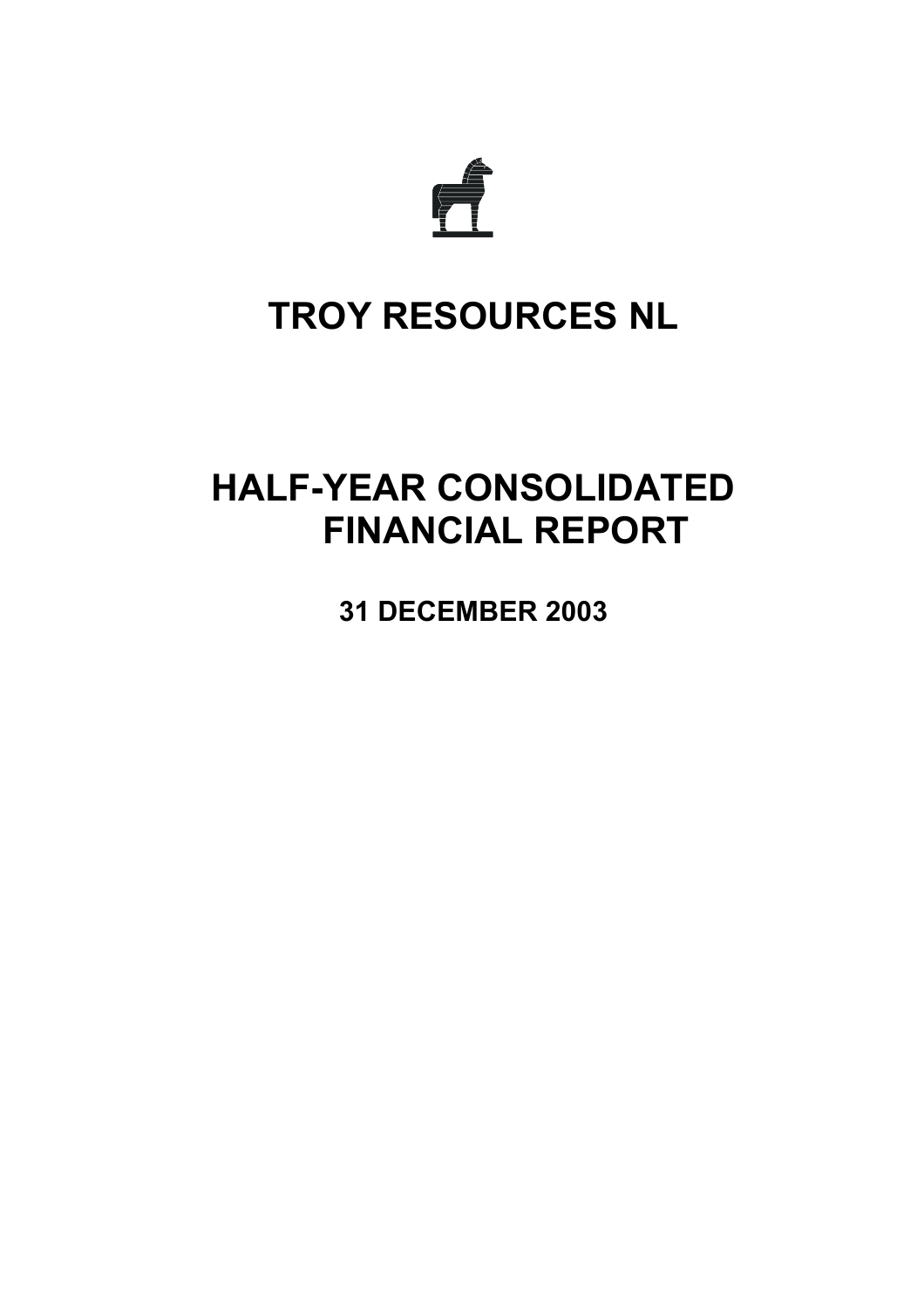## **Consolidated Statement of Financial Performance for the Half-Year ended 31 December 2003**

|                                                                                                                                | <b>Notes</b>   | <b>Half Year</b><br><b>Ended</b><br>31 Dec<br>2003<br>(S'000) | Half Year<br>Ended<br>31 Dec<br>2002<br>$(\$'000)$ |
|--------------------------------------------------------------------------------------------------------------------------------|----------------|---------------------------------------------------------------|----------------------------------------------------|
| Sales Revenue (gold sales)                                                                                                     | $\overline{2}$ | 32,217                                                        | 12,015                                             |
| Cost of Sales                                                                                                                  | $\mathfrak{Z}$ | 20,523                                                        | 6,496                                              |
| <b>Gross Profit</b>                                                                                                            |                | 11,694                                                        | 5,519                                              |
| Other Revenue from ordinary Activities                                                                                         | $\overline{2}$ | 1,007                                                         | 328                                                |
| <b>Exploration Expenses</b><br><b>Administration Expenses</b><br><b>Corporate Activity Expenses</b>                            |                | 2,527<br>3,093                                                | 1,953<br>1,874<br>87                               |
| Other Expenses<br>Borrowing costs                                                                                              |                | 344<br>194                                                    | 42                                                 |
| <b>Profit From Ordinary Activities Before Income</b><br><b>Tax</b>                                                             |                | 6,543                                                         | 1,891                                              |
| Income tax expense relating to ordinary activities                                                                             |                | 51                                                            | 912                                                |
| <b>Net Profit</b>                                                                                                              |                | 6,492                                                         | 979                                                |
| Net (profit)/loss attributable to outside equity interests                                                                     |                | (2,362)                                                       | 84                                                 |
| Net Profit Attributable to Members of the Parent<br><b>Entity</b>                                                              |                | 4,130                                                         | 1,063                                              |
| Increase/(decrease) in foreign currency translation<br>reserve arising on translation of self-sustaining<br>foreign operations |                | (763)                                                         |                                                    |
| <b>CHANGES IN EQUITY OTHER</b><br><b>THAN THOSE RESULTING FROM</b><br><b>TRANSACTIONS WITH OWNERS AS OWNERS</b>                |                | 3,367                                                         | 1,063                                              |
| <b>Earnings Per Share</b><br>Basic (cents per share)<br>Diluted (cents per share)                                              |                | 6.1<br>6.1                                                    | 2.0<br>2.0                                         |

The Statement of Financial Performance is to be read in conjunction with the notes to the Half-Year Consolidated Financial Statements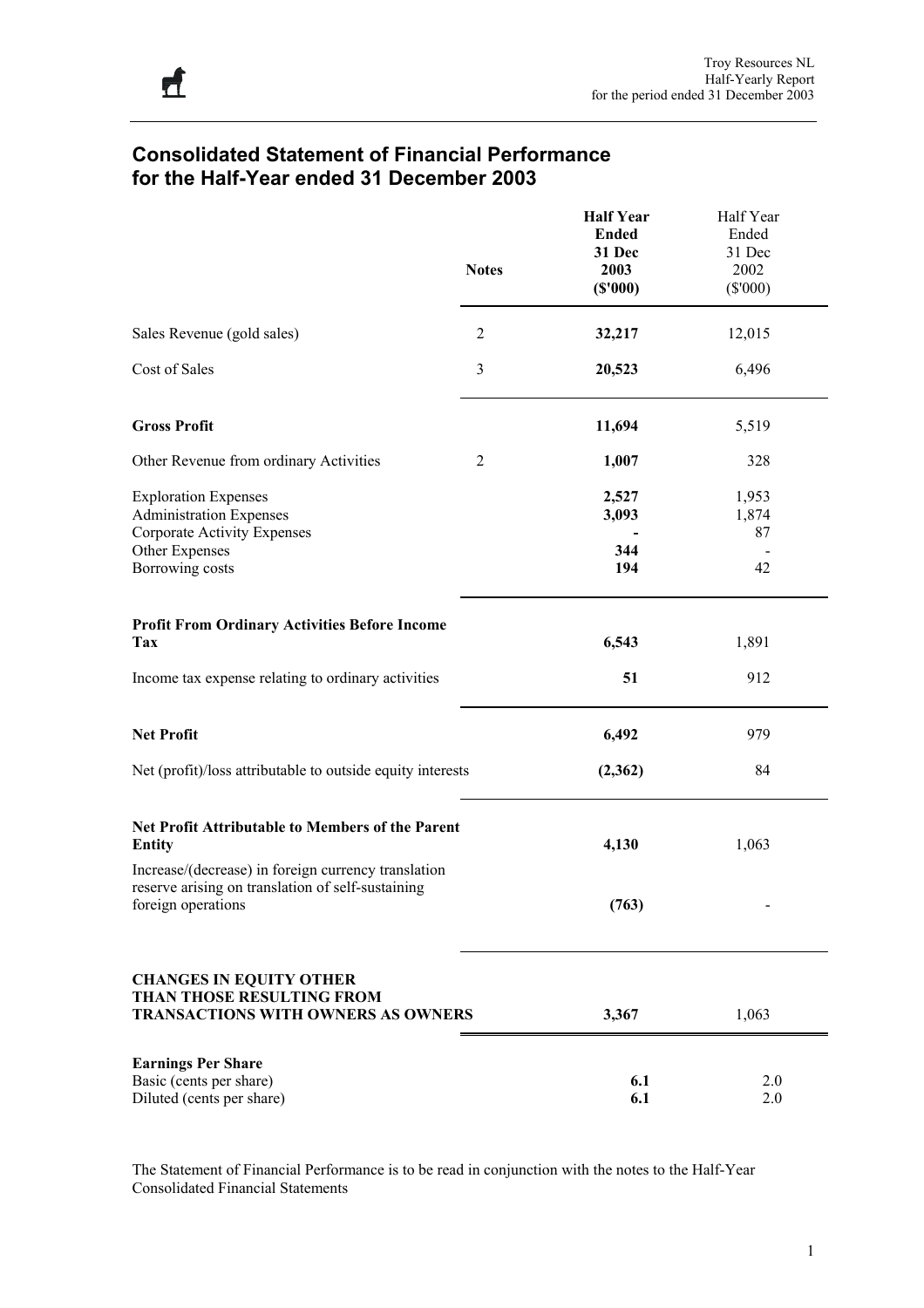## **Consolidated Statement of Financial Position for the Half-Year ended 31 December 2003**

|                                         | 31 Dec<br>2003 | 30 June<br>2003 |
|-----------------------------------------|----------------|-----------------|
|                                         | (S'000)        | $(\$'000)$      |
| <b>CURRENT ASSETS</b>                   |                |                 |
| Cash                                    | 4,963          | 8,355           |
| Receivables                             | 1,492          | 4,343           |
| <b>Other Financial Assets</b>           | 1,620          | 2,851           |
| Inventory<br><b>Current Tax Assets</b>  | 15,564<br>470  | 12,341<br>818   |
| Other                                   | 2              | 15              |
|                                         |                |                 |
| <b>TOTAL CURRENT ASSETS</b>             | 24,111         | 28,723          |
| <b>NON-CURRENT ASSETS</b>               |                |                 |
| Property, Plant and Equipment           | 7,760          | 9,672           |
| Other                                   | 6,584          | 8,837           |
| <b>TOTAL NON-CURRENT ASSETS</b>         | 14,344         | 18,509          |
| <b>TOTAL ASSETS</b>                     | 38,455         | 47,232          |
| <b>CURRENT LIABILITIES</b>              |                |                 |
| Payables                                | 4,091          | 6,946           |
| <b>Current Tax Liabilities</b>          | 389            |                 |
| Provisions                              | 1,614          | 1,097           |
| <b>Interest Bearing Liabilities</b>     |                | 7,230           |
| <b>TOTAL CURRENT LIABILITIES</b>        | 6,094          | 15,273          |
| <b>NON-CURRENT LIABILITIES</b>          |                |                 |
| Deferred Tax Liabilities                | 1,714          | 3,948           |
| Provisions                              | 118            | 102             |
| <b>TOTAL NON-CURRENT LIABILITIES</b>    | 1,832          | 4,050           |
| <b>TOTAL LIABILITIES</b>                | 7,926          | 19,323          |
| <b>NET ASSETS</b>                       | 30,529         | 27,909          |
| <b>EQUITY</b>                           |                |                 |
| Contributed Equity                      | 21,787         | 21,567          |
| Reserves<br>Accumulated Profit/(Losses) | (638)          | 125             |
|                                         | 5,959          | 4,832           |
| Total parent entity interest in equity  | 27,108         | 26,524          |
| Total outside equity interest           | 3,421          | 1,385           |
| <b>TOTAL EQUITY</b>                     | 30,529         | 27,909          |

The Statement of Financial Performance is to be read in conjunction with the notes to the Half-Year Consolidated Financial Statements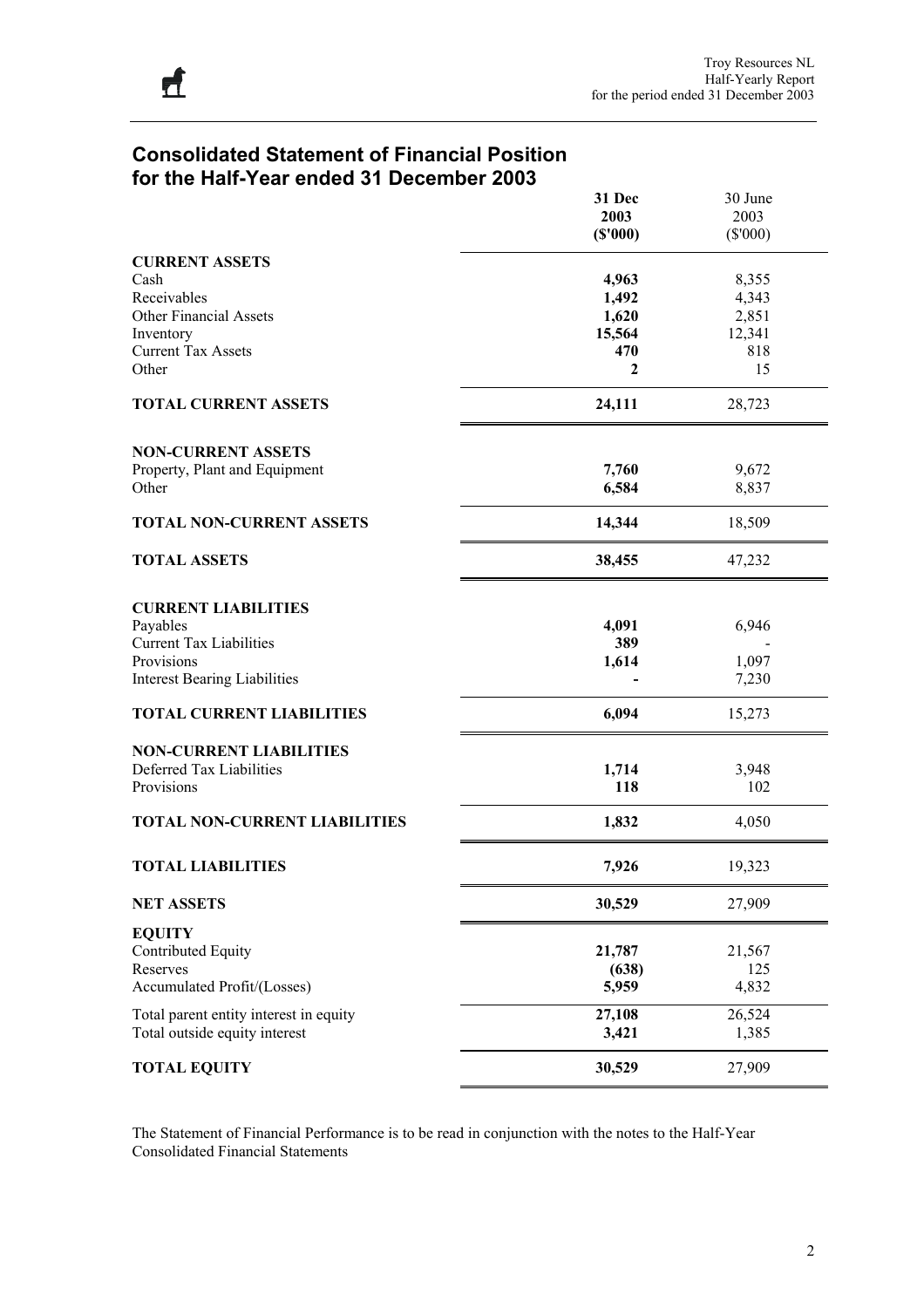## **Consolidated Statement of Cash Flows for the Half-Year ended 31 December 2003**

|                                                   | <b>Half Year</b> | Half Year      |
|---------------------------------------------------|------------------|----------------|
|                                                   | <b>Ended</b>     | Ended          |
|                                                   | 31 Dec           | 31 Dec         |
|                                                   | 2003             | 2002           |
|                                                   | (S'000)          | $(\$'000)$     |
|                                                   |                  |                |
| <b>CASHFLOWS FROM OPERATING ACTIVITIES</b>        |                  |                |
| Receipts from Customers                           | 33,933           | 13,067         |
| Payments to Suppliers and Employees               | (26, 879)        | (16,370)       |
| <b>Interest Received</b>                          | 192              | 40             |
| <b>Income Taxes Paid</b>                          | (1,049)          | (737)          |
|                                                   |                  |                |
| <b>Borrowing Costs</b>                            | (194)            | (42)           |
| <b>NET CASH PROVIDED BY/(USED IN)</b>             |                  |                |
| <b>OPERATING ACTIVITIES</b>                       | 6,003            | (4,042)        |
| <b>CASHFLOWS FROM INVESTING ACTIVITIES</b>        |                  |                |
| Payments for Purchase of Tenements                |                  |                |
|                                                   | (95)             |                |
| Proceeds on Sale of Property, Plant and Equipment |                  | $\overline{2}$ |
| Payments for Property, Plant and Equipment        | (1,615)          | (2,875)        |
| Proceeds on Sale of Investment Securities         | 404              | 135            |
| Payments for Mine Development                     | (480)            | (1, 839)       |
| Payments for Purchase of Investment Securities    | (714)            | (102)          |
| Proceeds from Other Financial Assets              | 4,005            | 5,000          |
| <b>NET CASH PROVIDED BY/(USED IN)</b>             |                  |                |
| <b>INVESTING ACTIVITIES</b>                       | 1,505            | 321            |
| <b>CASHFLOWS FROM FINANCING ACTIVITIES</b>        |                  |                |
| Proceeds from Issues of Shares                    | 220              | 3,399          |
|                                                   |                  |                |
| Dividends Paid                                    | (2,753)          | (2, 257)       |
| Proceeds from Borrowings                          |                  | 5,933          |
| Repayment of Borrowings                           | (7,230)          |                |
|                                                   |                  |                |
| <b>NET CASH PROVIDED BY/(USED IN)</b>             |                  |                |
| <b>FINANCING ACTIVITIES</b>                       | (9,763)          | 7,075          |
| Net increase in cash held                         | (2,255)          | 3,354          |
| Effects of exchange rate changes on the balance   |                  |                |
| of cash held in foreign currencies                | (1, 137)         |                |
| Add opening cash brought forward                  | 8,355            | 1,497          |
| Closing cash carried forward                      | 4,963            | 4,851          |
|                                                   |                  |                |

The Statement of Financial Performance is to be read in conjunction with the notes to the Half-Year Consolidated Financial Statements.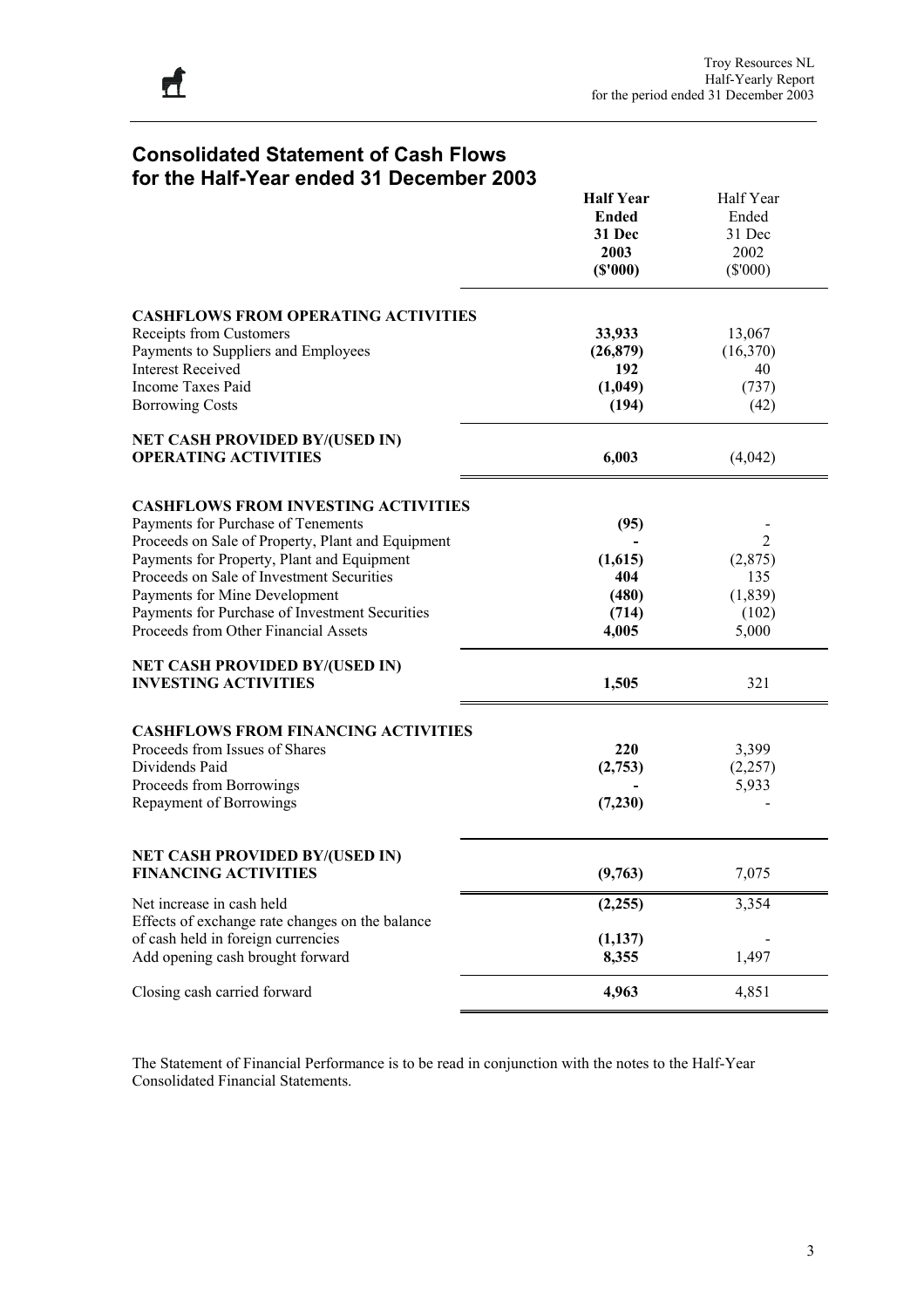## **TROY RESOURCES NL AND CONTROLLED ENTITIES Notes to the Consolidated Financial Statements for the Half-year ended 31 December 2003**

### **1. Basis of Preparation**

The Half-Year Consolidated Financial Report is a general purpose financial report which has been prepared in accordance with the requirements of the Corporations Act 2001, Accounting Standard AASB 1029 "Interim Financial Reporting", the recognition and measurement requirements of applicable AASB standards, other authoritative pronouncements of the Australian Accounting Standards Board and Urgent Issues Group Consensus Views.

The Half-Year Financial Report does not include all the notes of the type normally included in an annual financial report. Accordingly, this Half-Year Financial Report should be read in conjunction with the 30 June 2003 Annual Financial Report and any public announcements made by Troy Resources NL and its Controlled Entities during the half-year in accordance with the continuous disclosure requirements of the Corporations Act 2001.

The accounting policies have been consistently applied by the entities in the consolidated entity and are consistent with those applied in the 30 June 2003 Annual Report.

|    |                                               | <b>Half Year</b><br><b>Ended</b><br>31 Dec<br>2003<br>(S'000) | Half Year<br>Ended<br>31 Dec<br>2002<br>$(\$'000)$ |
|----|-----------------------------------------------|---------------------------------------------------------------|----------------------------------------------------|
| 2. | <b>Revenue</b>                                |                                                               |                                                    |
|    | Operating                                     |                                                               |                                                    |
|    | <b>Gold Sales</b>                             | 32,217                                                        | 12,015                                             |
|    | <b>Non-Operating</b>                          |                                                               |                                                    |
|    | Proceeds on Sale of Investments               | 104                                                           | 48                                                 |
|    | Interest Revenue from : Non-Related Parties   | 192                                                           | 40                                                 |
|    | <b>Interest Revenue from: Related Parties</b> | 89                                                            | 58                                                 |
|    | Write Up of Recoverable amount of Investments | 396                                                           | 151                                                |
|    | Other                                         | 226                                                           | 31                                                 |
|    |                                               | 33,224                                                        | 12,343                                             |
| 3. | <b>Expenses</b>                               |                                                               |                                                    |
|    | Depreciation of Plant, Equipment and          |                                                               |                                                    |
|    | <b>Motor Vehicles</b>                         | 1,651                                                         | 238                                                |
|    | <b>Exploration Expenditure</b>                | 2,527                                                         | 1,953                                              |
|    | <b>Borrowing Costs</b>                        | 194                                                           | 42                                                 |
|    | Amortisation of Mining Properties             | 2,745                                                         | 1,332                                              |
|    | WA Government Royalties                       | 310                                                           | 250                                                |
|    | <b>Corporate Activity Expenses</b>            |                                                               | 87                                                 |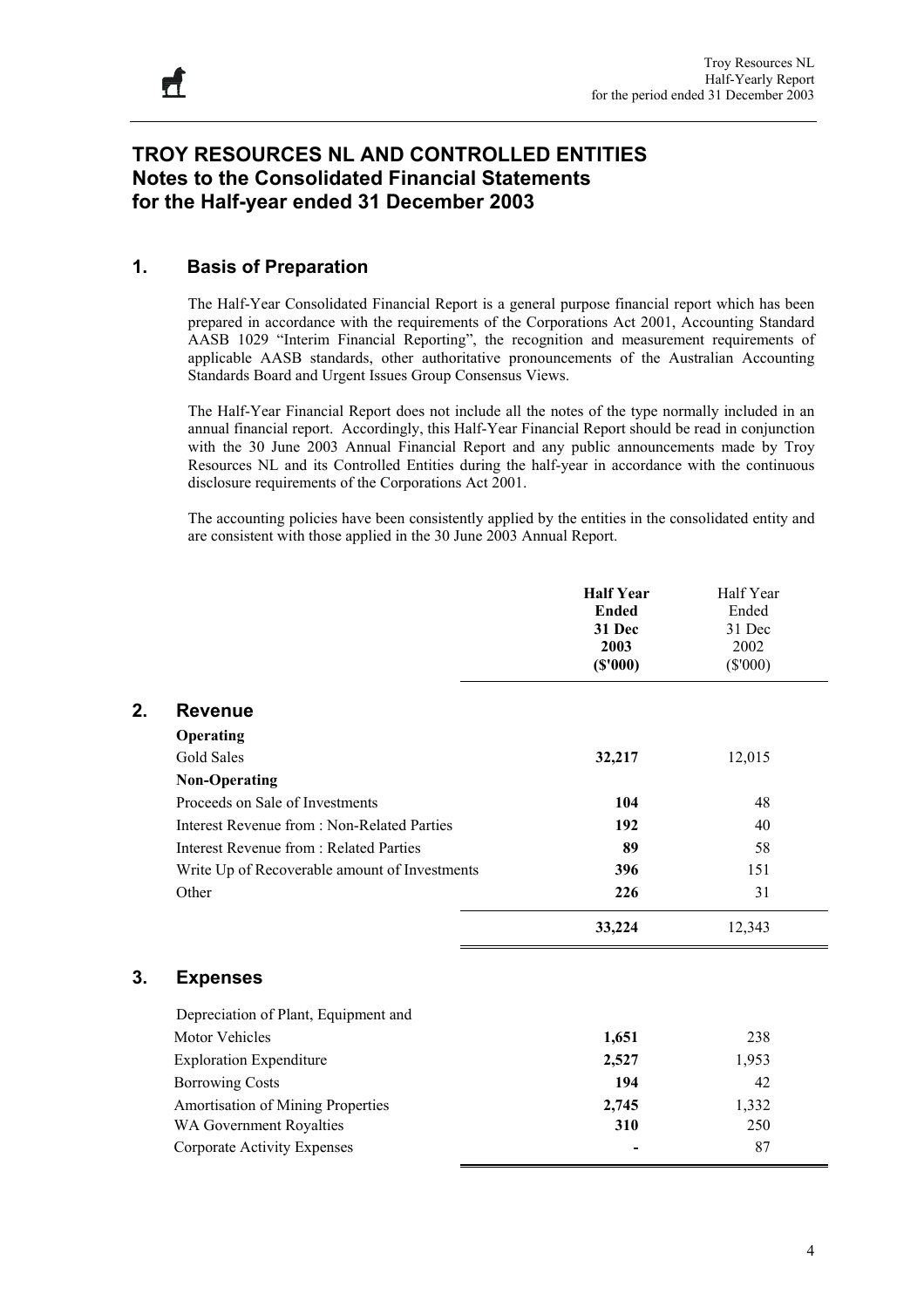## **TROY RESOURCES NL AND CONTROLLED ENTITIES Notes to the Consolidated Financial Statements for the Half-Year ended 31 December 2003**

|    |                                                                                | <b>Half Year</b><br><b>Ended</b><br>31 Dec<br>2003<br>(S'000) | Half Year<br>Ended<br>31 Dec<br>2002<br>$(\$'000)$ |
|----|--------------------------------------------------------------------------------|---------------------------------------------------------------|----------------------------------------------------|
| 4. | <b>Dividends</b>                                                               |                                                               |                                                    |
|    | Dividends provided for or paid                                                 |                                                               |                                                    |
|    | Final Divided of 5.5 cents per share<br>fully franked paid on 24 November 2003 | 3,003                                                         |                                                    |
|    | Final Dividend of 5 cents per share<br>fully franked paid on 16 December 2002  |                                                               | 2,609                                              |
|    |                                                                                | 3,003                                                         | 2,609                                              |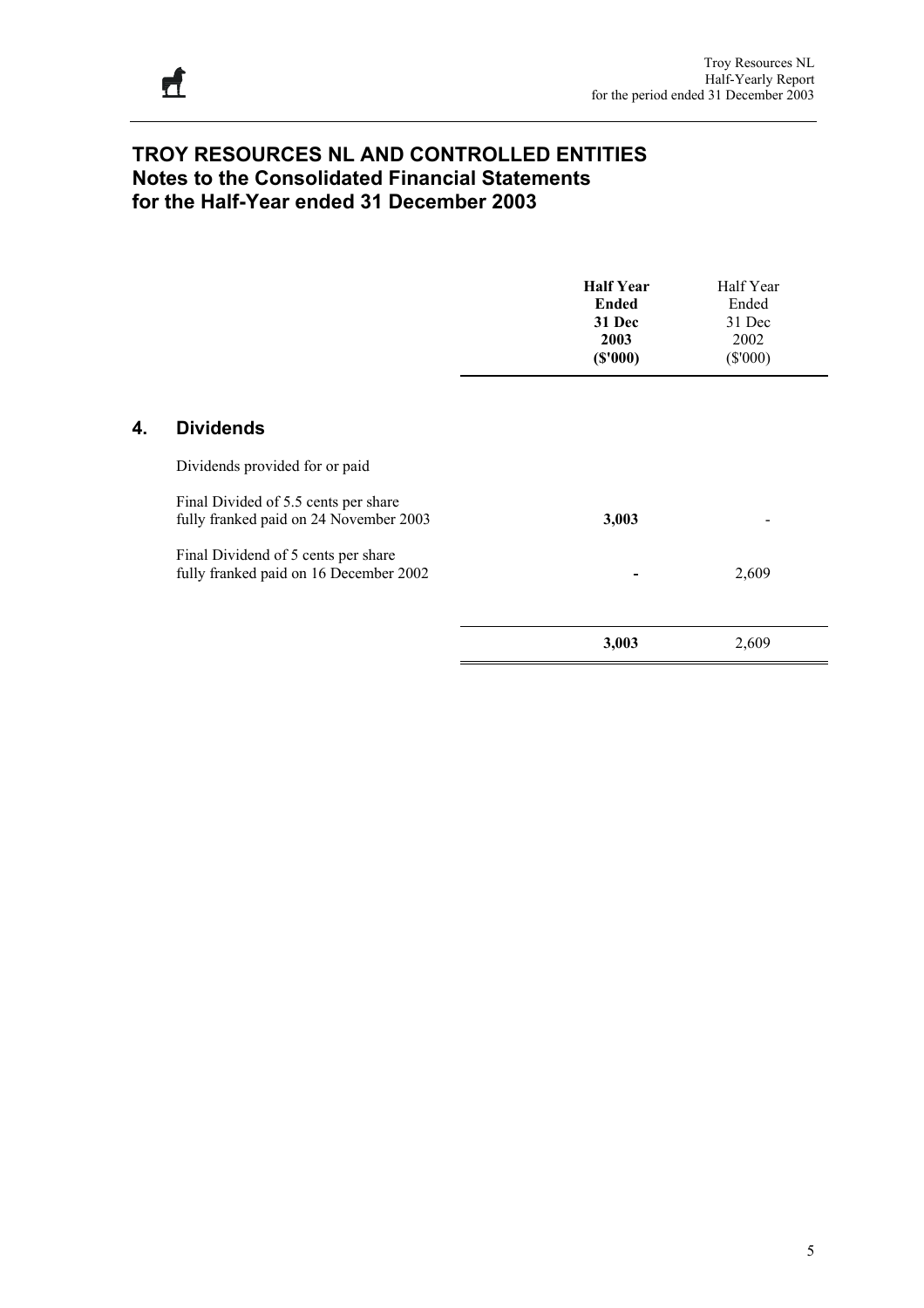### **Note 5: Segment reporting:**

The consolidated entity is involved in only one industry, namely mining and exploration with activities in Australia, South America, Asia and Europe during the year.

|                                                          |                       | Australia                     | Asia                         |                       | <b>South America</b>  |                       | <b>Europe</b>            |                       | <b>Elimination</b>    |                       | Consolidated          |                               |
|----------------------------------------------------------|-----------------------|-------------------------------|------------------------------|-----------------------|-----------------------|-----------------------|--------------------------|-----------------------|-----------------------|-----------------------|-----------------------|-------------------------------|
| <b>SEGMENT INFORMATION: GEOGRAPHIC</b><br><b>SEGMENT</b> | Dec<br>2003<br>\$2000 | Dec<br>2002<br>$$^{\circ}000$ | <b>Dec</b><br>2003<br>\$2000 | Dec<br>2002<br>\$'000 | Dec<br>2003<br>\$3000 | Dec<br>2002<br>\$'000 | Dec<br>2003<br>\$2000    | Dec<br>2002<br>\$3000 | Dec<br>2003<br>\$2000 | Dec<br>2002<br>\$'000 | Dec<br>2003<br>\$2000 | Dec<br>2002<br>$$^{\circ}000$ |
| <b>REVENUE</b>                                           |                       |                               |                              |                       |                       |                       |                          |                       |                       |                       |                       |                               |
| External sales                                           | 18,187                | 11,961                        | $\overline{\phantom{a}}$     | 54                    | 14,030                |                       |                          |                       | $\blacksquare$        |                       | 32,217                | 12,015                        |
| Other revenue                                            |                       |                               |                              |                       |                       |                       |                          |                       |                       |                       |                       |                               |
| Inter-segment sales                                      |                       |                               |                              |                       |                       |                       |                          |                       |                       |                       |                       |                               |
| Share of net profit of equity accounted investment       |                       |                               |                              |                       |                       |                       |                          |                       |                       |                       | 32,217                | 12,015                        |
| Total segment revenue                                    | 18,187                | 11,961                        | $\blacksquare$               | 54                    | 14,030                |                       | $\overline{\phantom{0}}$ |                       | $\blacksquare$        | $\sim$                | 32,217                | 12,015                        |
| Unallocated revenue                                      |                       |                               |                              |                       |                       |                       |                          |                       |                       |                       | 1,007                 | 328                           |
| Total consolidated revenue                               |                       |                               |                              |                       |                       |                       |                          |                       |                       |                       | 33,224                | 12,343                        |
| <b>RESULTS</b>                                           |                       |                               |                              |                       |                       |                       |                          |                       |                       |                       |                       |                               |
| Segment results                                          | 845                   | 3,888                         | (305)                        | (677)                 | 7,664                 | (513)                 | (81)                     | 292                   | (70)                  | $\sim$                | 8,053                 | 2,990                         |
| Unallocated expenses                                     |                       |                               |                              |                       |                       |                       |                          |                       |                       |                       | 1,510                 | 1,099                         |
| Consolidated entity profit before income tax             |                       |                               |                              |                       |                       |                       |                          |                       |                       |                       | 6,543                 | 1,891                         |
| Income tax expense                                       |                       |                               |                              |                       |                       |                       |                          |                       |                       |                       | 51                    | 912                           |
| Consolidated entity profit from ordinary activities      |                       |                               |                              |                       |                       |                       |                          |                       |                       |                       |                       | $\sim$                        |
| Extraordinary item                                       |                       |                               |                              |                       |                       |                       |                          |                       |                       |                       | 6,492                 | 979                           |
| Net profit                                               |                       |                               |                              |                       |                       |                       |                          |                       |                       |                       |                       |                               |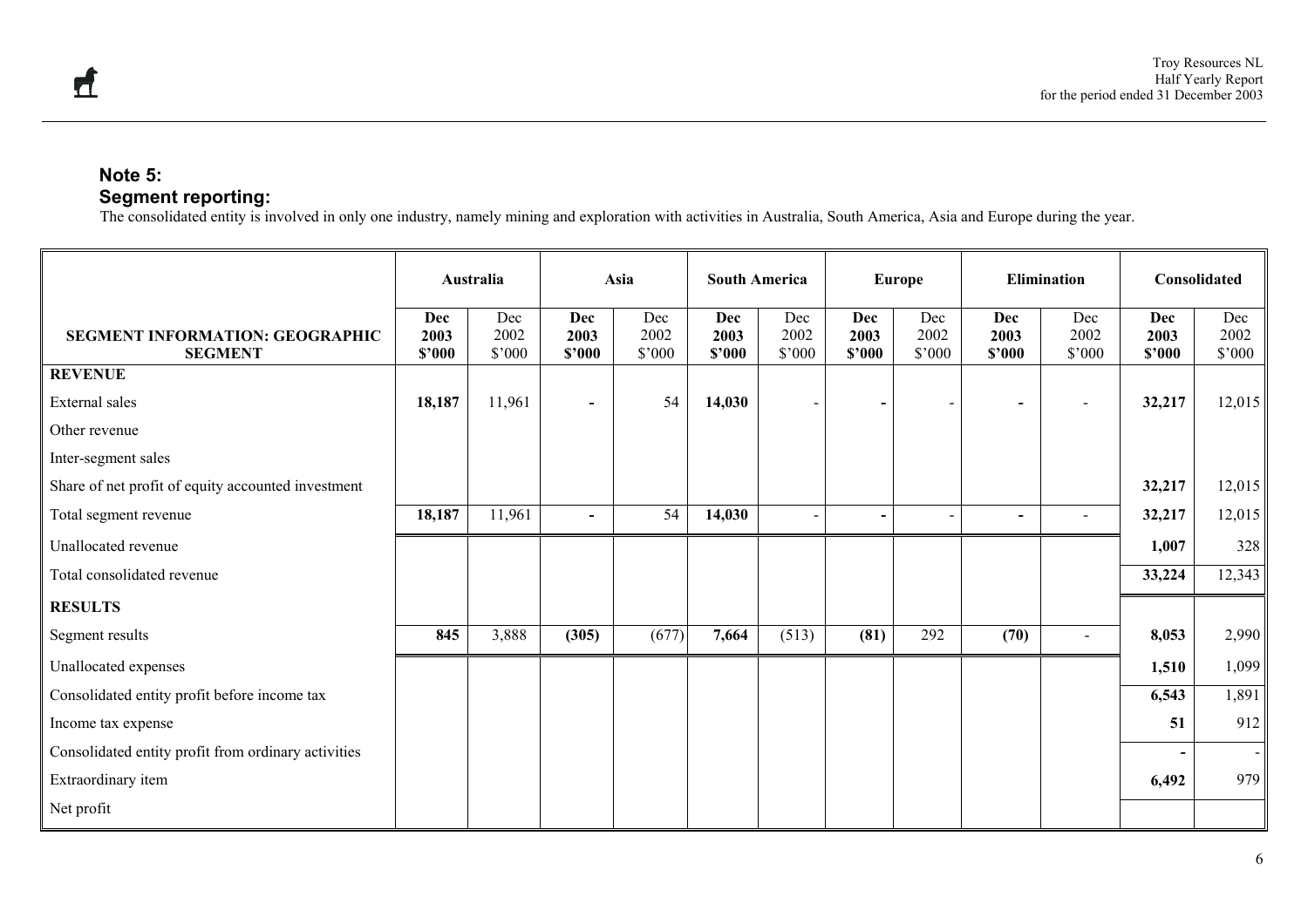## **TROY RESOURCES NL AND CONTROLLED ENTITIES Notes to the Consolidated Financial Statements for the Half-Year Ended 31 December 2003**

## **6. Acquisition / Disposal of Controlled Entities**

The consolidated entity did not gain control of, or dispose of any controlled entity, during the halfyear ended 31 December 2003.

### **7. Contingent Liabilities**

#### **Disclosure in June 2003 Annual Report**

There are no contingent liabilities, other than Bank Guarantees provided by financial institutions and general sureties given to various State Departments of Mines and Energy and joint venture partners to a total value of \$1,057,000. These are security amounts against breach of environmental conditions and are not expected to be exercised in the normal course of business. Of these amounts \$558,000 relate to Joint Venture activities.

#### **December 2003 Half-Yearly Report**

There has been no material change to the aggregate of contingent liabilities since the last annual reporting date.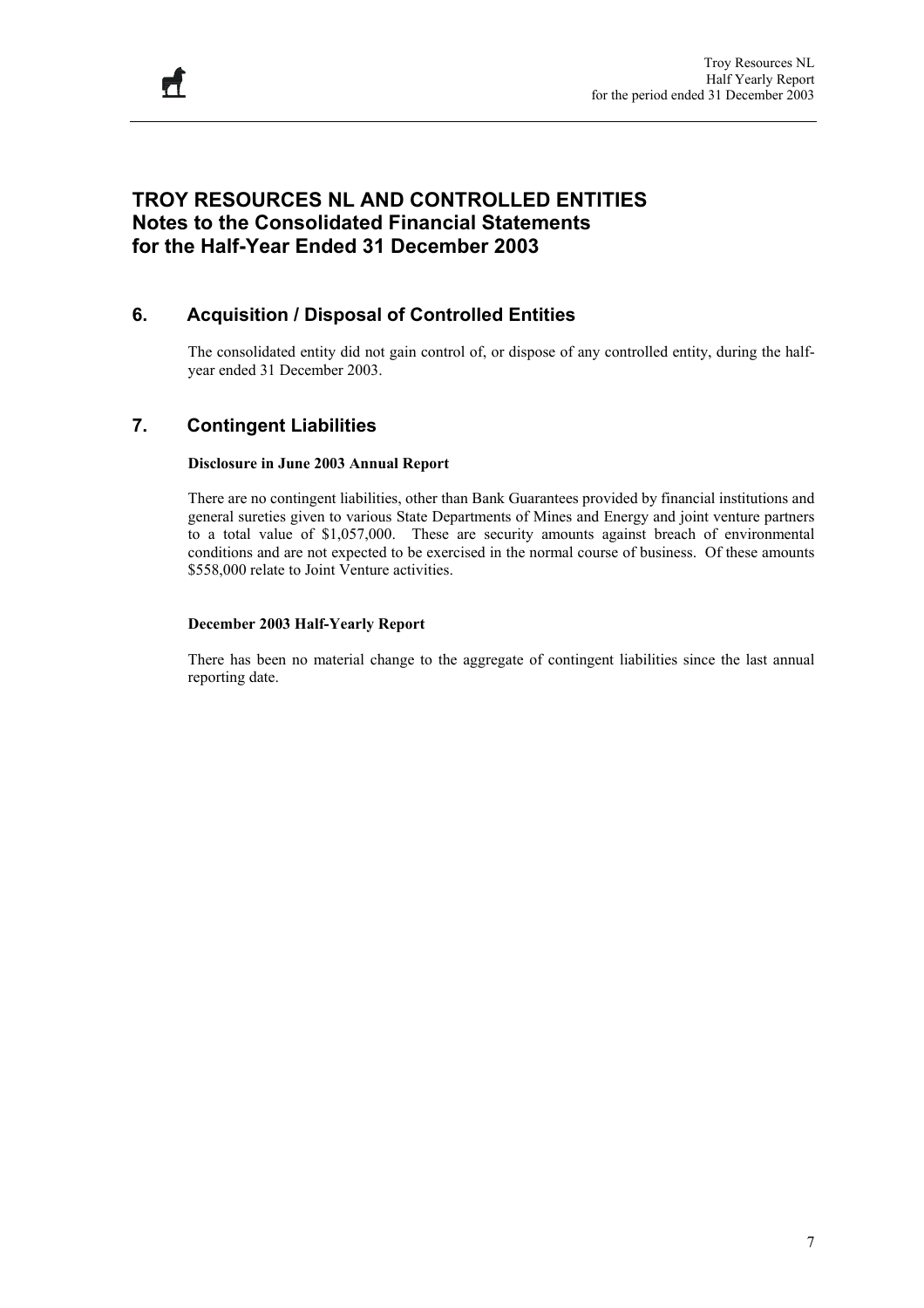## **DIRECTORS' DECLARATION**

The Directors declare that:

 $\mathcal{F}$ 

- (a) the attached financial statements and notes thereto comply with accounting standards;
- (b) the attached financial statements and notes thereto give a true and fair view of the financial position and performance of the consolidated entity;
- (c) in the Directors' opinion, the attached financial statements and notes thereto are in accordance with the Corporations Act 2001; and
- (d) in the Directors' opinion, there are reasonable grounds to believe that the Company will be able to pay its debts as and when they become due and payable.

**Signed in accordance with a resolution of the Directors made pursuant to s.303(5) of the Corporations Act 2001.** 

**On behalf of the Directors** 

**J L C JONES Director** 

Perth, Western Australia

Date: 25 February 2004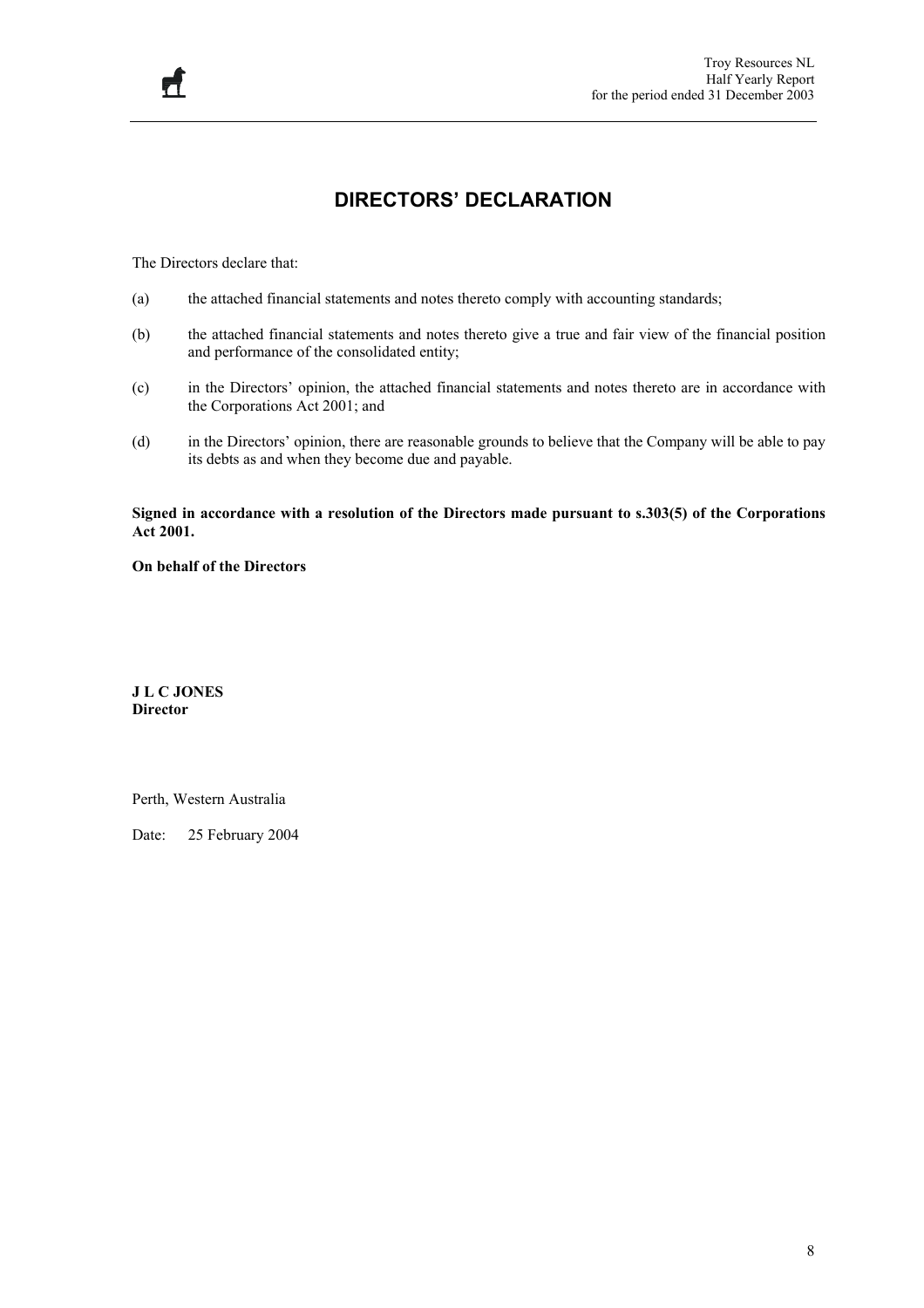## **TROY RESOURCES NL DIRECTORS' REPORT**

The Directors of Troy Resources NL submit herewith the Half-Year Report for the half-year ended 31 December 2003. In order to comply with the provisions of the Corporations Act 2001, the Directors report as follows:

#### **DIRECTORS**

The names of the Directors of the Company during or since the end of the half-year are:

- Mr J L C Jones, Executive Chairman.
- Mr K K Nilsson, Managing Director.
- Mr P A K Naylor, Non-Executive Director.
- Dr D E Clarke, Non-Executive Director.

#### **REVIEW OF OPERATIONS**

#### **(a) Production and Sales**

Gold production for the half-year was a record 66,461 ounces of gold on an equity accounted basis. This production was made up of 19,627 ounces from Sandstone, 15,121 ounces from Cornishman and 31,713 ounces from the Sertão Mine in Brazil.

Gold sales for the period were 51,478 ounces. At 31 December 2003, Troy's 70% owned Brazilian subsidiary, Sertão Mineraçáo Ltda (SML), had an inventory of 30,640 ounces of gold (Troy share 21,448 ounces) available for sale. Gold sales by SML totalled 24,797 ounces in January 2004 as most of the inventories were sold. These January sales were not recognised in the current half-year results and fall into the second half of the financial year.

#### **(b) Results**

The consolidated profit from ordinary activities before tax and minority interests for the half-year was \$6,543,000 (2002: \$1,891,000). The net profit after tax and minority interests was \$3,367,000 (2002: \$1,063,000). The profit was achieved after allowance for exploration expenditure written off of \$2,527,000 (2002: \$1,953,000).

Earnings per share were 6.1 cents compared with 2.0 cents in 2002.

Total shareholders' equity increased to \$30,529,000 from \$27,909,000 at 30 June 2003.

No interim dividend has been declared, but during the half-year, the final dividend for the 2003 financial year was paid. This dividend comprised 5.5 cents per share fully franked and totalled \$3,034,000 in payments.

#### **(c) Exploration**

During the half-year, \$2,527,000 was spent on exploration, predominantly in the Sandstone region of Western Australia. During the period, Troy announced the discovery of the Lord Henry gold deposit near Sandstone, approximately 30km south-east of the existing Sandstone mill. While no resource estimates have been released, and the full extent of the deposit is yet to be defined, there is excellent potential for economic development of this deposit.

The major focus of exploration activity in the second half of the financial year will be on the Sandstone region and in Brazil.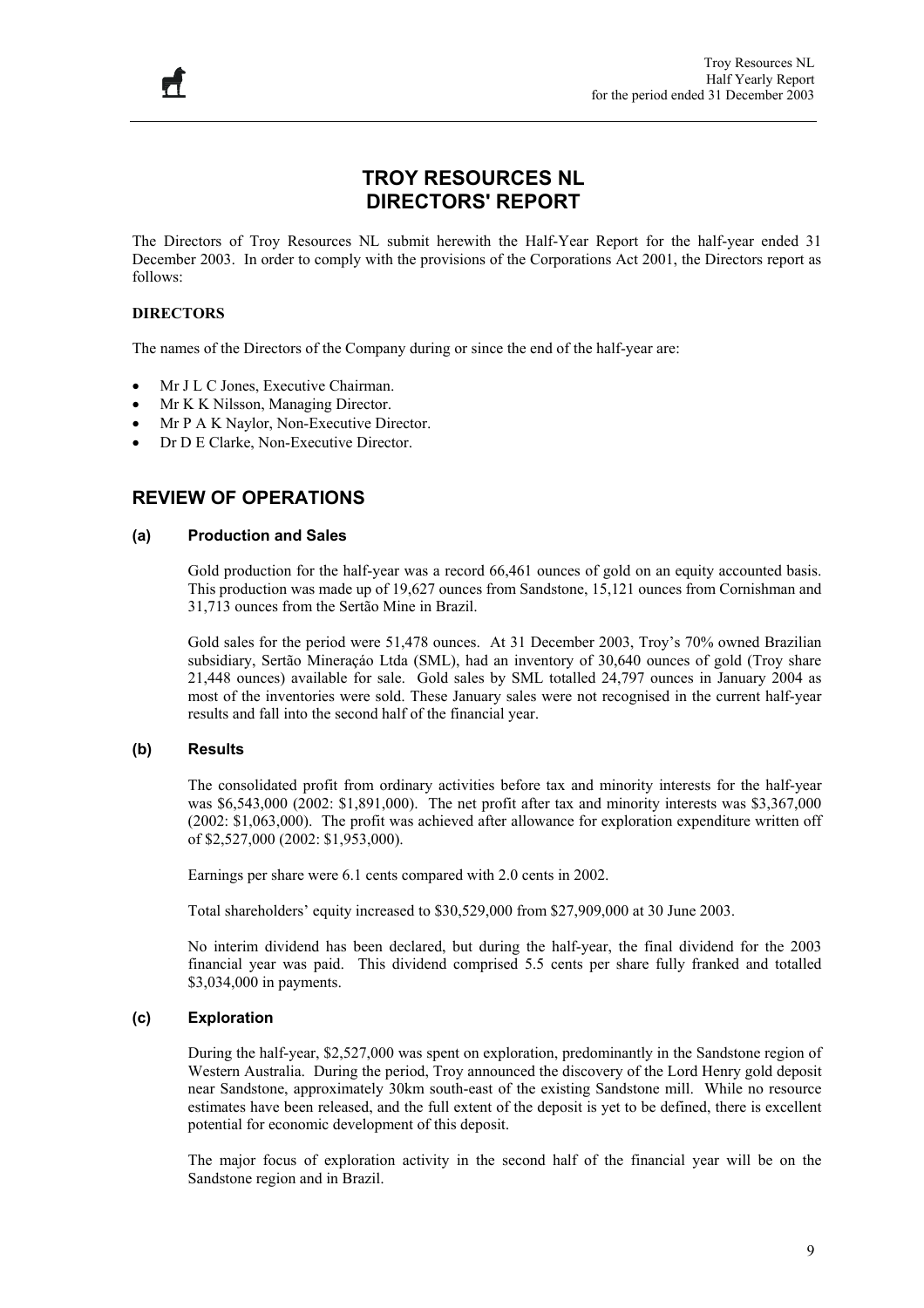## **SUBSEQUENT EVENTS**

On 25 February 2004, Troy announced the discovery of the Lord Nelson Deposit near Sandstone. No resource estimates have yet been calculated but the discovery has high potential to be developed as an open cut mine. Follow-up drilling will continue over the next few months. Details of Troy's announcements on the Lord Henry and Lord Nelson discoveries are available on the Company's web site at www.try.com.au.

## **ROUNDING OFF OF AMOUNTS**

The Entity is an entity of the kind referred to in ASIC Class Order 98/0100, dated 10 July 1998, and in accordance with that Class Order amounts in the Directors' Report, and the Financial Reports have been rounded off to the nearest thousand dollars.

Signed at Perth, Western Australia, this 25<sup>th</sup> day of February 2004 in accordance with a resolution of Directors.

**J L C Jones**  Director